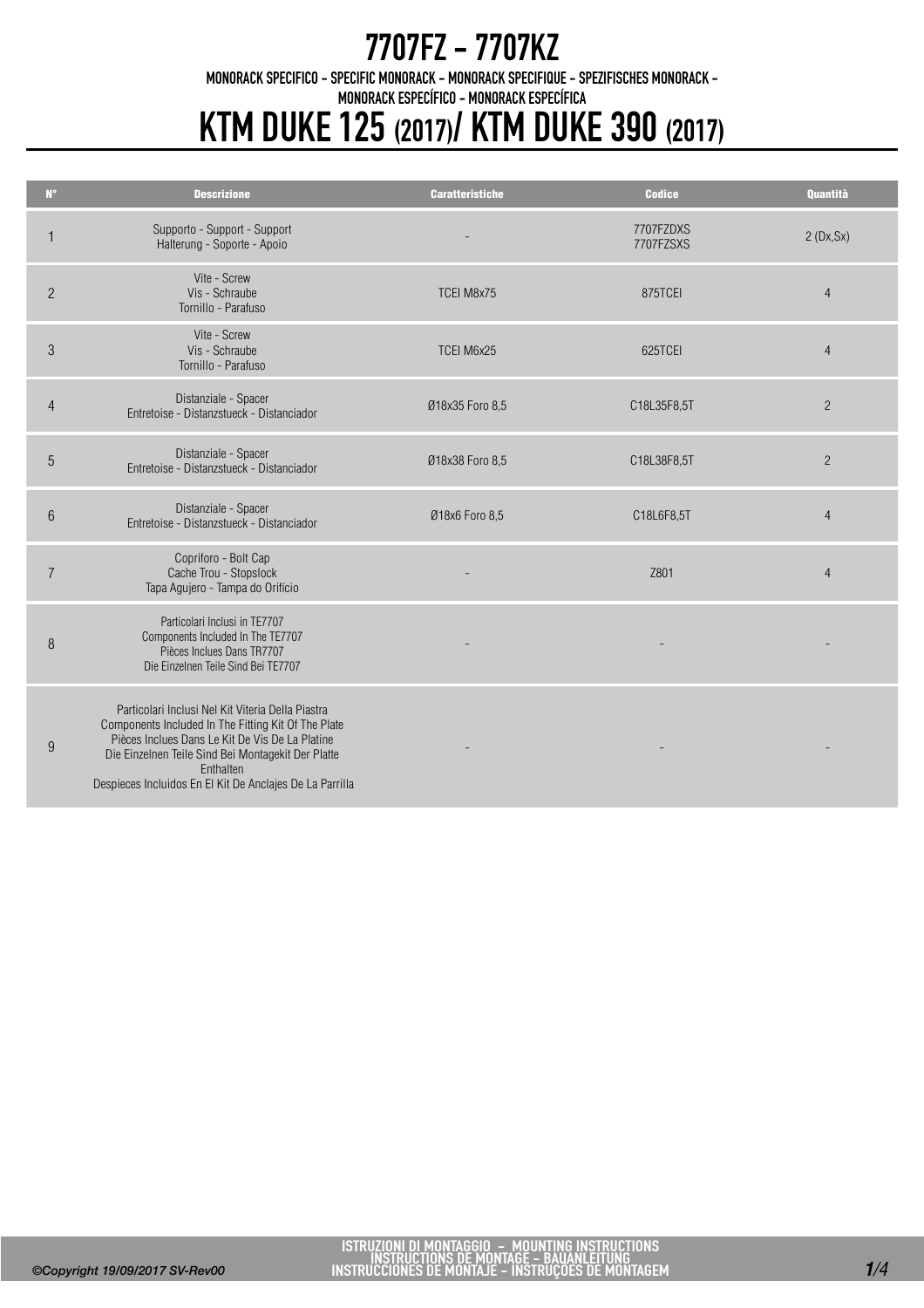MONORACK SPECIFICO - SPECIFIC MONORACK - MONORACK SPECIFIQUE - SPEZIFISCHES MONORACK -

MONORACK ESPECÍFICO - MONORACK ESPECÍFICA

KTM DUKE 125 (2017)/ KTM DUKE 390 (2017)





ISTRUZIONI DI MONTAGGIO - MOUNTING INSTRUCTIONS INSTRUCTIONS DE MONTAGE - BAUANLEITUNG INSTRUCCIONES DE MONTAJE - INSTRUÇÕES DE MONTAGEM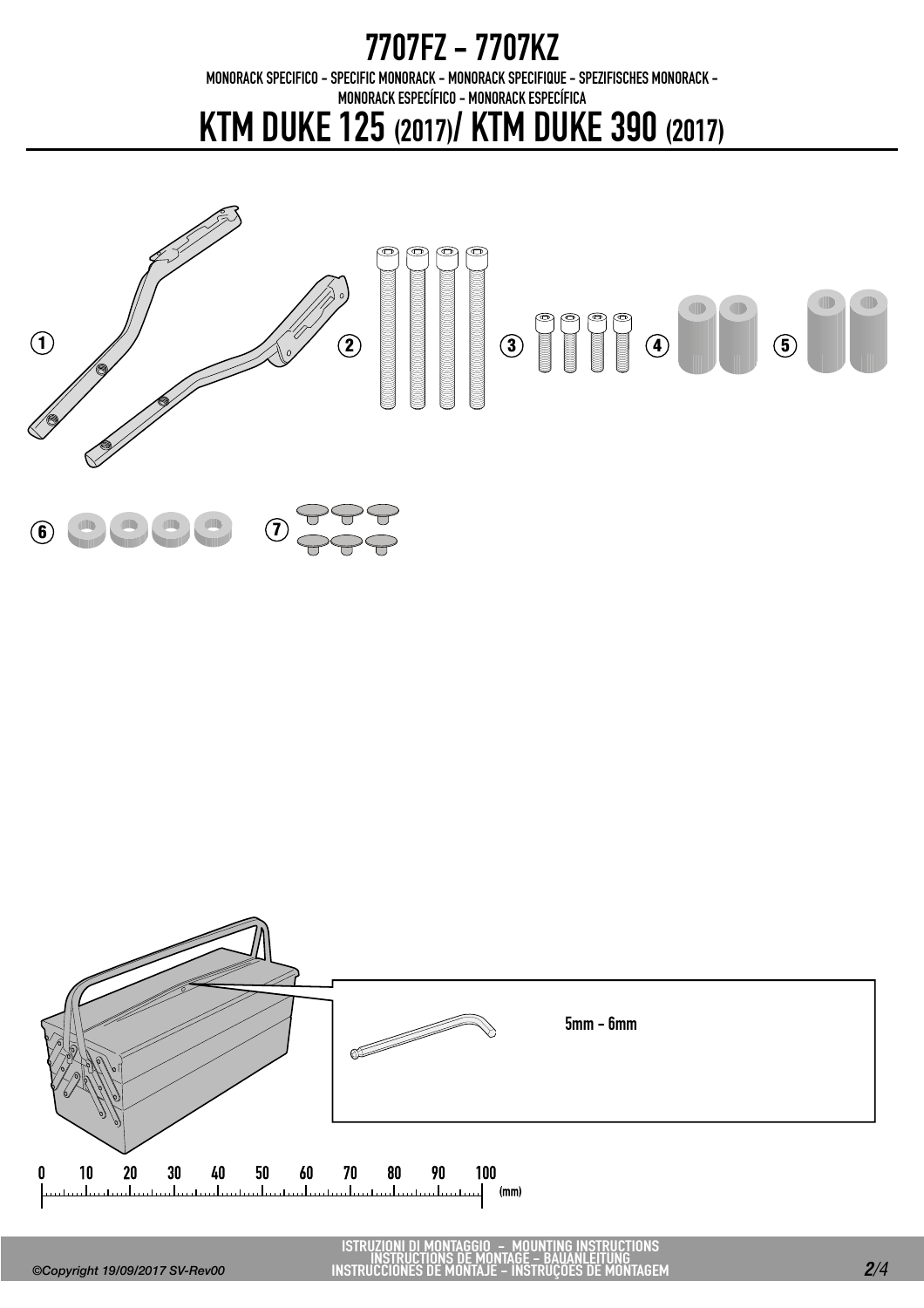MONORACK SPECIFICO - SPECIFIC MONORACK - MONORACK SPECIFIQUE - SPEZIFISCHES MONORACK -

MONORACK ESPECÍFICO - MONORACK ESPECÍFICA

KTM DUKE 125 (2017)/ KTM DUKE 390 (2017)